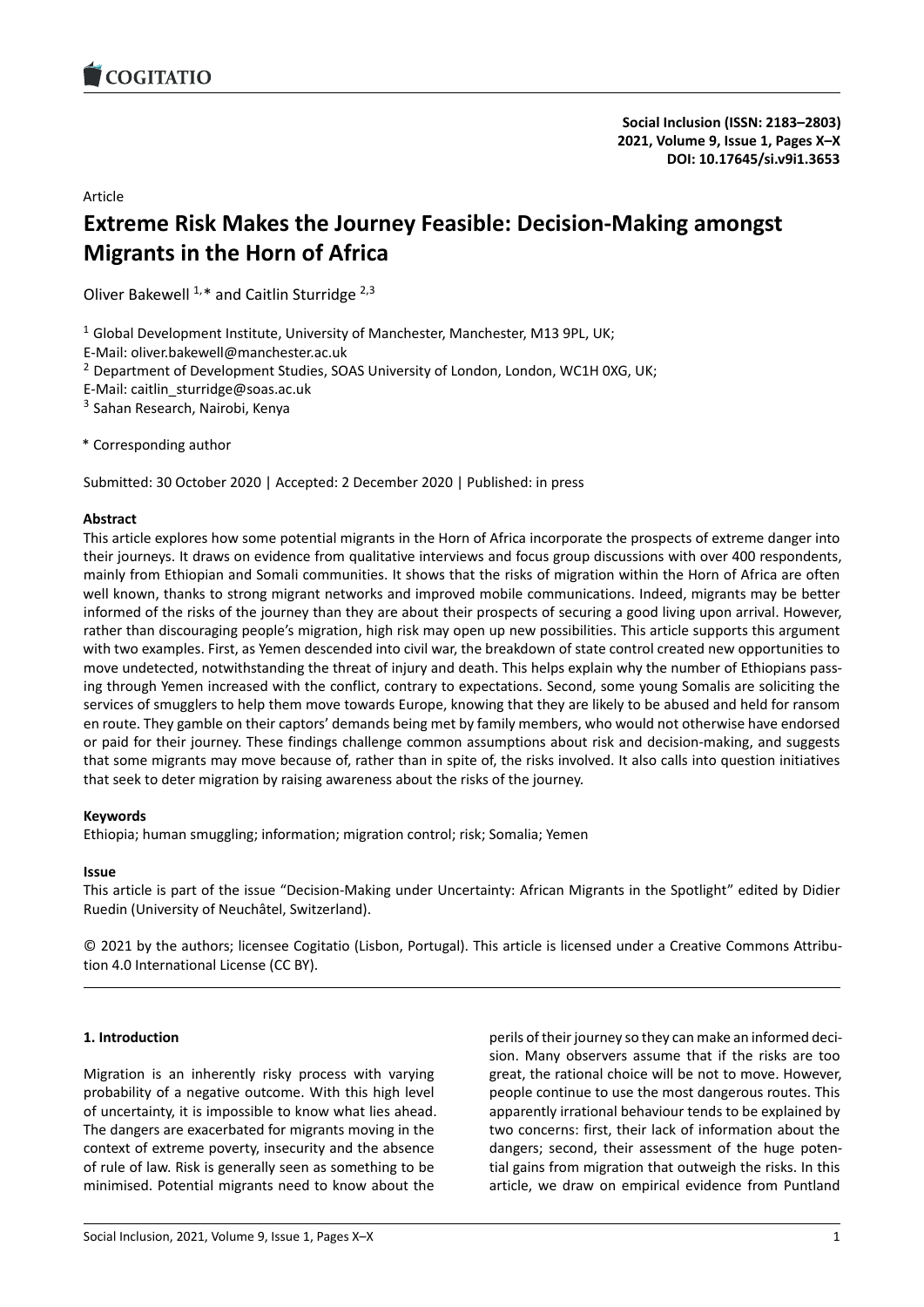(Somalia), Djibouti and Yemen to suggest two alternative [angles to the issue o](https://www.cogitatiopress.com)f risk in migration.

First, this article depicts a clear distinction between migrants and external actors when it comes to their perceptions and evaluations of risk. They are coming from different decision spaces, almost parallel worlds, where there may be occasional points of contact but no way to move from one to the other. This raises questions about what is at risk, and whose version of risk we are taking into account. Second, there is a new twist, where the extreme risk of the journey is used by migrants as a critical element in their migration strategy. In the case of young Somalis seeking routes into Europe, without the risk of kidnapping and death on the way, they would not be able to move. In the case of Ethiopians transiting through Yemen, widespread insecurity generated by the five-year civil war gives them a greater chance of crossing borders undetected. Both groups are acting rationally to achieve their ends—to reach their destination—but the risk they are concerned about is as much that of failing, as that of being injured (physically or mentally) or killed on the way. From this perspective, these dangers may improve their prospects of success.

This article starts by considering the different ways in which risk is conceptualised within the migration literature. This is followed by an overview of migration patterns between the Horn of Africa and Yemen, and beyond, to the Gulf and Europe. Having set the scene, the article goes on to consider the ways in which migrants weigh up risks, suggesting that they are not only aware, but also accepting of the abuse and exploitation they are likely to endure en route to their destination. What is more, while migrants have to tolerate unavoidable risk in this way, in some cases, the extreme dangers open up new opportunities that may facilitate their movement and it may even play a critical role in their decisions about how and where to migrate. In light of these findings, the article raises questions about contemporary migration policies, in particular perceptions around smugglers and the effectiveness of campaigns that provide information about the risks and dangers of migration.

#### **2. Risk in Migration Studies**

The idea of risk is embedded in different ways within many migration theories. In cost-benefit analysis, the value of factors is discounted depending on the level of risk involved—the benefit of the movement to the city is reduced according to the probability of remaining unemployed or failing to reach the desired level of income (De Jong & Fawcett, 1981; Harris & Todaro, 1970). Here, we are concerned with risk that is incurred as a consequence of migration and it moderates the associated calculation of losses and gains.

The new economics of labour migration takes a much broader view, seeing risk as a fundamental aspect of the lives of poor people. Rather than considering risk as a byproduct of moving, new economics of labour migration

puts it at the centre of a household's decision-making about migration. It analyses the movement of an individual as part of a household's strategy to diversify its sources of income and thereby spread risk and improve the household's livelihood security (Stark & Levhari, 1982; Wouterse & Taylor, 2008). Looking beyond the household, research into networks and transnational connections draws attention to how these wider social structures can help defuse the costs and risks of migration in destination areas by providing assistance to migrants on first arrival, smoothing access to jobs and housing, and so on (Hugo, 1981; Massey, 1990; Portes, 1995).

The literature discussed so far has focused on the risk associated with the outcomes of migration on arrival. Can I secure a job and the income needed to make migration worthwhile? However, there is also a body of literature on the risk associated with the journey. There are two broad strands of analysis here. First, there is research into different migrants' assessment of the risk and their attitude to it. Research into the (non-Jewish) migration from Ecuador to Israel challenges the importance of the household strategy in shaping migrants' decisionmaking. Instead, there is evidence of a more individualist approach to migration and risk from a "new type of migrant" who operates autonomously from family and community, has little established connection to their destination, and makes the decision to migrate hastily and with little information (Kalir, 2005). While these migrants take on the risk of travelling alone, many still connect with transnational networks once they reach Israel.

A second strand of analysis focuses on the nature of the risks faced by migrants on the journey and strategies to mitigate them. This is often framed in terms of protection risks—the likelihood of people's basic human rights being violated, even to the extent of losing lives (Spagna, 2017). These risks are exacerbated when it comes to irregular migration—or more specifically irregular border crossing. This often involves dangerous routes, especially those involving smugglers, and the risks of violence and exploitation are real and well-documented (Busza, Teferra, Omer, & Zimmerman, 2017; Davy, 2017). Migrants may start their journey by making a contractual agreement with a smuggler to help them cross borders illicitly. All too often, they end up in the hands of traffickers, who cheat, abuse and exploit them to extract maximum profit from the migrants, their families and friends. While both smugglers and traffickers work illegally, and there are often fuzzy boundaries between them, the critical difference is that the former act with the consent of the migrants (clients), while the latter coerces them (victims; Ati, 2017, pp. 7–10).

While recognising this dangerous slippage between smuggling and trafficking, there is an alternative narrative that is built on notions of solidarity and reciprocity, and which recognises the potential social and collective role that smuggling can play in facilitating mobility (Achilli, 2018). This more nuanced narrative has arguably gained momentum in light of the externalisation of EU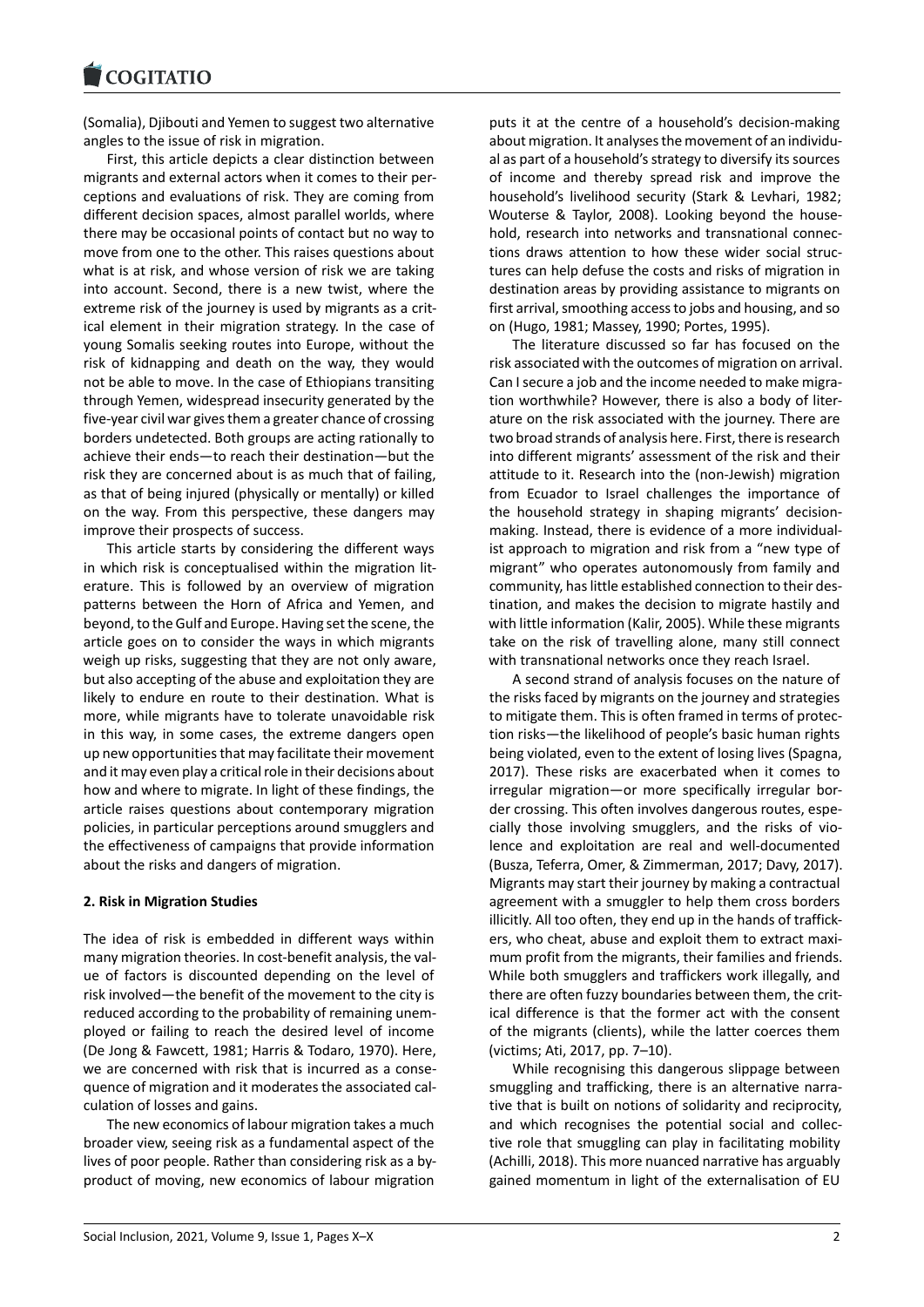#### **LOGITATIO**

migration policy. Indeed, Ayalew (2018) even suggests [that, in the context](https://www.cogitatiopress.com) of a restrictive migration regime that criminalises movement, smuggling can be seen as a "system of refugee protection from below" when safe or legitimate means of mobility are increasingly eroded. Seen from this perspective, it is the state-sponsored efforts to manage migration and prevent migrants from reaching Europe that have created the obstacles to movements that oblige migrants to take more dangerous and risky itineraries—rather than smugglers themselves (Rodriguez, 2019).

It is often assumed that people only take extreme routes when they do not know the full scale of the perilous position in which they are putting themselves. Once informed of the risk—that they may be kidnapped, raped, enslaved, maimed or killed on the way—the rational behaviour is not to migrate in this way. However, a growing number of studies critique this focus on rational behaviour by showing that the significant risks of the journey are well known to migrants, but that this does not deter them from making the journey. In the case of Malian migrants, Dougnon and Gagliardi (2013) argue that migration is not just a rational economic deduction of access to property or earnings—it has deep and powerful cultural ramifications around the realisation of youthful dreams, social aspiration and a rite of passage. Douglas and Wildavsky (1982) also adopt a social constructionist approach that sees risk as determined by culture and open to different social interpretations.

Other studies of risk and migration adopt a gambling analogy, whereby the decision to move is akin to a bet, the outcome of which is seen in terms of luck and the successful conclusion of the journey as "winning the jackpot" (Belloni, 2016). Just as people play the lottery even though the chances of winning are almost zero, the chance—albeit small—of successfully arriving at their destination urges migrants to take the gamble and try their luck, even against high odds of danger and risk (Belloni, 2019).

These approaches can shed light on the failures of sensitisation campaigns that seek to deter migration by spelling out the risks and dangers. If only migrants or their families as the primary decision-making body knew about the dangers, they would act differently. The policy response is to focus on the flow of information to potential migrants and their families. Instead of recognising the cultural embeddedness of migration and alternative local conceptualisations of risk, they categorise those who embark on irregular journeys as reckless or irresponsible—a position vested with moral overtones that has been used to justify repressive measures to stop their journey and criminalise those who help them (Gerver, 2019).

# **3. Background to the Study**

Before presenting our findings in more detail, this section gives a brief overview of the background and the

methods used for the study, which was undertaken by the Research and Evidence Facility (REF) in 2017. The REF is a research consortium led by SOAS University of London with the University of Manchester and Sahan, a Nairobi-based thinktank in Kenya. It is funded by the EU Emergency Trust Fund for Africa to conduct independent academic research into the drivers of instability, migration, and displacement in the greater Horn of Africa (for more details see the *Research & Evidence Facility* website at https://blogs.soas.ac.uk/ref-hornresearch).

The project set out to explore what is driving the growth in migration from the Horn of Africa to Yemen in spite of the risks and dangers. It also assessed the extent to [which smuggling and trafficking networks a](https://blogs.soas.ac.uk/ref-hornresearch)re involved in facilitating these movements, as well as the impact of these movements on the lives of migrants, the local communities and wider society. The full report (Sturridge, Bakewell, & Hammond, 2017) offers more details of the methods and findings of the study.

The research adopted a comparative approach, looking at migration through the two main routes from Puntland (Somalia) and Djibouti towards Yemen. Teams of local researchers were established in key research sites to identify informants and conduct semi-structured interviews and focus group discussions. In Puntland, the research team focused their work on Bossaso, Qardo and Garowe. In Djibouti, the focus was Djibouti town and Obock. In Yemen, the teams were located in Sana'a, Aden, and Al Hodeidah. Over a six-month period between January and June 2017, the research team consulted over 400 respondents in these locations including migrants, community representatives, people involved in smuggling, government officials, the UN, NGOs and donors. It is hoped that the dataset will be deposited in an archive to made available for further research, subject to ensuring that sufficient contextual information can be removed from transcripts to make them fully anonymous.

In order to ensure comparability of findings, a set of common research questions was drafted by the REF and refined in consultation with the research teams to ensure that the questions were appropriate for each specific research site. Following the data collection, the qualitative data set was coded and analysed along themes initially guided by the original research questions. Each country research team was also responsible for writing a field report that provided a first analysis of their findings. This fed into the overall project report. While the interview guidelines asked respondents what they knew about the risks faced by migrants crossing to Yemen, risk was not a central theme at the outset of the original study. However, through the analysis of the data from the multiple sources, it emerged as a critical factor, sometimes shaping people's movements in counter-intuitive ways, to the extent of opening up new opportunities to move. This article focuses on these new insights into the attitudes of Ethiopian and Somali migrants to risk and the role it played in making possible their journeys towards the Gulf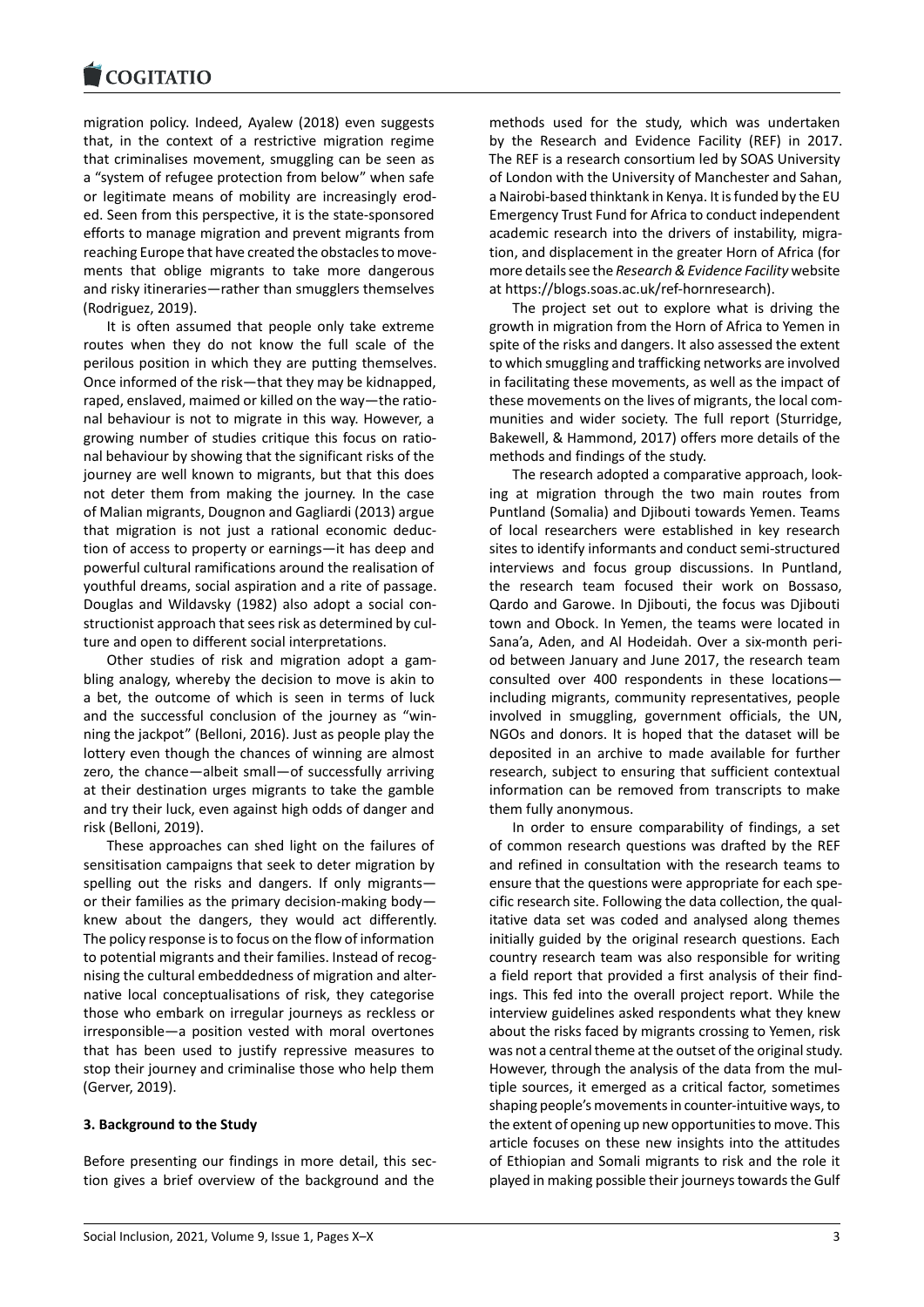#### **LOGITATIO**

and Europe. We have a limited aim of demonstrating that [risk does play this str](https://www.cogitatiopress.com)ategic role in shaping movement for some, rather than making any claim that this is the case for all. With this in mind, we are drawing on anonymised quotations from a range of respondents that illustrate the points (note, all names used are pseudonyms).

### **4. Migration between the Horn of Africa and Yemen**

There is a long history of migration back and forth between the Horn of Africa and Yemen (de Regt, 2014; Thiollet, 2014). The majority of crossings towards Yemen have comprised Ethiopians, Somalis, and Eritreans. For the most part, Ethiopians are moving with the aim of travelling onwards to find work in Saudi Arabia (RMMS, 2016). Many of them are from the Oromo region of Ethiopia, where they have faced political and economic repression including exclusion from employment and seizure of land. The majority are young, single men, often with limited levels of education, but there is a sizeable and growing number of female migrants attracted by the considerable demand for domestic workers in the Gulf states (Fernandez, 2020; Zewdu, 2017). Key informants from multiple agencies including the United Nations High Commissioner for Refugees and the International Organization for Migration (IOM) suggested they could make up 20 to 30 percent of the Ethiopian migrants crossing to Yemen. Indeed, sources in Djibouti suggest that women make up a large percentage of those crossing the border, but they are not seen at the points where people seek assistance and are instead moved in vehicles between smugglers' houses and during the journey carry out domestic work in private homes, which limits their visibility in public spaces.

Over the years, the movement of many Somalis to Yemen has been driven by the need to escape conflict and insecurity and there has long been a Somali refugee population staying in Yemen. Government and NGO key informants observed that, more recently, there has been a growing number of Somalis crossing to Yemen with the aim of reaching Europe, travelling on a convoluted and extremely dangerous route via Yemen back across the Red Sea to Sudan and then through Libya. Their background is more mixed than the Ethiopian migrants, ranging from uneducated people from very poor backgrounds to those with tertiary levels of education and coming from rather wealthy families. There has been less research into which migrants are using this relatively recent route so there is limited knowledge about the numbers or gender distribution (respondents suggested that this route is mostly used by men, but the research team were able to interview almost equal numbers of Somali men and women who were embarking on the crossing to Yemen).

Wherever their origin in the Horn of Africa, few migrants aim to stay in Yemen. Some move relatively quickly on to the next stage of their journey. Others stay on in Yemen for a number of weeks, months and

even years, while they work to save up for their next move or recover from illness or destitution. There has also been movement in the opposite direction, most notably among Yemeni refugees fleeing the war that has engulfed their homeland (Mohamud, 2016). Most migration over these routes is undertaken irregularly and under the control of smugglers. African states, supported by donors (including the EU) and international organisations (in particular IOM), have responded to these irregular movements by enforcing new regulations, border controls, cross-border agreements and information campaigns directed towards potential migrants. Saudi Arabia has also been extremely active in deporting irregular migrants from Ethiopia (Fernandez, 2020, p. 30). However, the smuggling and trafficking networks that facilitate these movements have remained resilient and (according to respondents) even increased since 2015, and the numbers of migrants remain high.

With the escalation of the conflict and humanitarian crisis in Yemen in 2015 and 2016, it would have been reasonable to expect a marked fall in the number of people heading to Yemen across the Red Sea and Gulf of Aden. Instead, however, the numbers continued to increase to their highest recorded levels (Botti & Phillips, 2019; Frouws, 2016). While there could be little doubt that the drivers of out-migration in Ethiopia and Somalia political oppression, insecurity, widespread poverty and drought—continued unabated, it was unclear how the complex array of factors intersected to shape the dynamics of migration between the Horn of African and Yemen. Indeed, the overall picture driving migration was more about the underlying chronic conditions that make it impossible for people to see a desirable future where they are living than with particular or isolated crises. For example, when it came to explaining why they wanted to leave, young Somalis talked first of having no future in Somalia—especially when they had completed what education they could and saw no prospects of getting a job or income that would give them the lifestyle to which they aspired. The immediate crises of drought and insecurity were less prominent as rationales for movement. Only one migrant respondent made explicit reference to the drought in spite of the fact that drought in Somalia during 2016 and 2017 affected over 1.7 million people (OCHA, 2017). Such crises may exacerbate people's sense of frustration and make them more inclined to start on their journey, but they are rarely the primary reason.

### **5. Weighing Up the Risks**

Migration between the Horn of Africa and Yemen has long been characterised by danger and risk. Migrants described being increasingly coerced into using smugglers' services, or risk facing detention. They endured deplorable conditions during the journey and upon arrival at their intended destination, suffering from abuse and hardship, illness and death. In addition to frequent reports of abuse, many migrants lack food and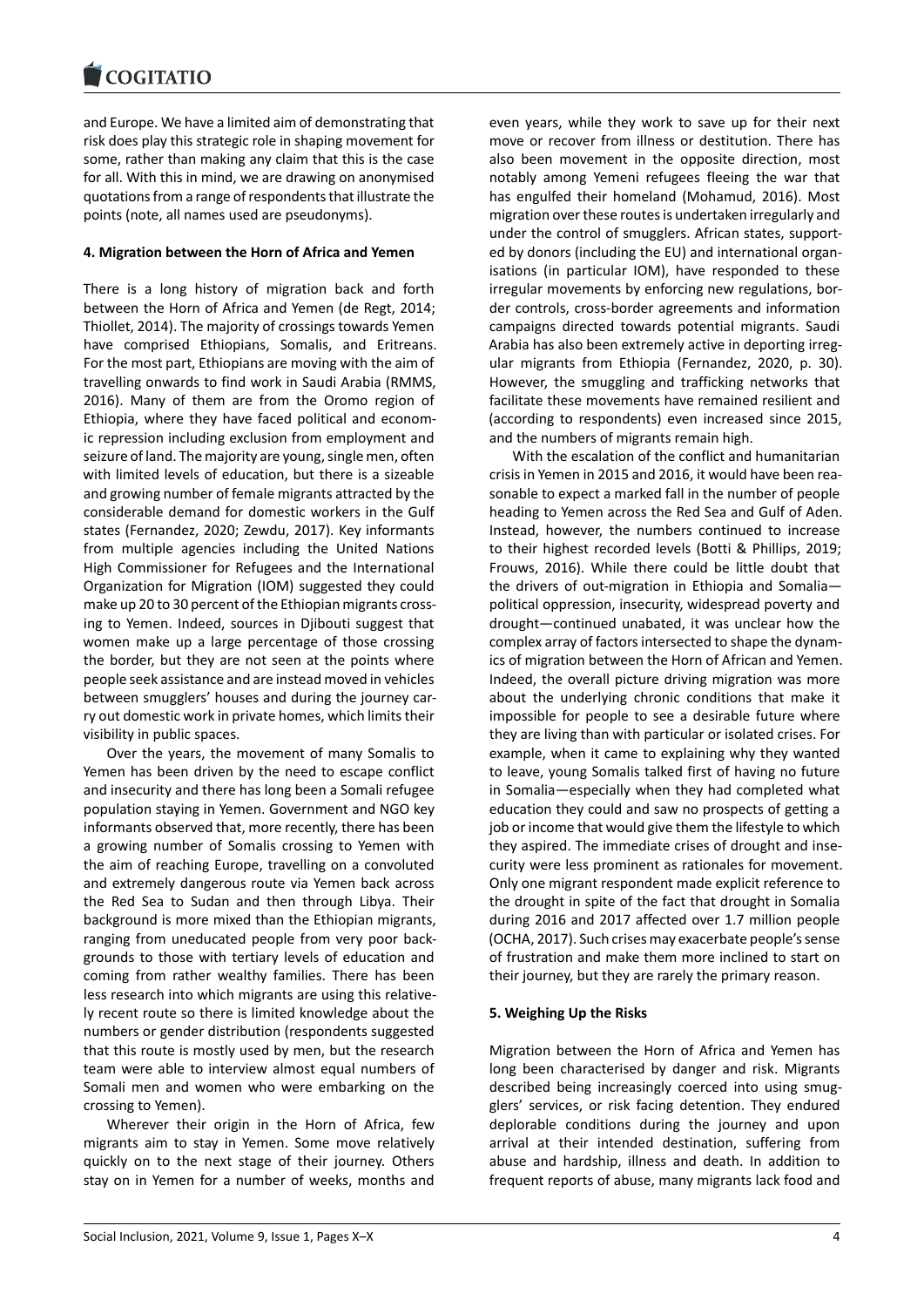#### **LOGITATIO**

water, basic services, shelter and livelihoods; difficulties [that are compounde](https://www.cogitatiopress.com)d by generalised insecurity and an inhospitable climate en route. These dangers are faced by both men and women, but there were also more gender-specific risks. Women were particularly vulnerable to sexual violence, with many referring either to their own or others horrific experiences of rape and other assaults. For men, moving across Yemen brought the potential danger of being caught and conscripted into military service with rebel forces.

Migrants that were interviewed generally knew that the journey was dangerous and involved high risks. Many of the Ethiopian respondents had previous experience as irregular migrants and had spent some time in Saudi Arabia working; they spoke of knowing about the journey already, including the risks it entails:

Because of my previous experience, I know, the biggest risk emerges during sea-travelling; it's a threeday journey with hunger and thirst. If the waves make the boat hard to control, smugglers beat people and offload them forcefully into the sea. (Salim, Ethiopian man, age 25, Bossaso)

Less experienced migrants relied on information from friends and relatives already abroad at their destination. Their pre-departure knowledge was then supplemented by information from other migrants, smugglers and communities they meet along the way. Whatever the source, the expectations were bleak:

I know all the risks, including loss of life, harassment, detention, and so on. (Filan, Ethiopian woman, age 24, Bossaso)

The smuggling group might demand more money when I reach Libya; they might torture me; I could get killed or the inflatable boat sinks; I know the trip is not easy, but I want to do it. (Bashiir, Somali man, age 24, Bossaso)

To me, it was a suicide mission, it was between death and life, but I was ready for it, if lucky I would survive! (Bifani, Ethiopian woman, age 24, Bossaso)

While awareness may encourage migrants to adjust or reconsider which route they take, it is not enough to deter them from migrating in the first place or continuing with their journey once started. Furthermore, migrants are less likely to change their minds about migrating the further they progress along their journey, as the investments and sacrifices increase, and they are reluctant to return empty handed to family back home who may have contributed their savings to make the journey possible. Instead, they take precautionary steps to minimise the consequences of anticipated abuse and exploitation. Some respondents described arranging for family members to keep aside money to pay ransoms to smugglers, while Ethiopian women have been known to take contraceptives to prevent pregnancy if raped:

I knew that I might be arrested by smugglers who ask for ransom, so I prepared my family for that to keep some money aside in that case. (Heeran, Ethiopian man, age 25, Sana'a)

These kinds of safety measures suggest that migrants are not only aware, but also accepting of the abuse and exploitation they are likely to endure. Nearly all Ethiopian migrants described the journey as hard, long and very uncomfortable. They spoke of hunger, thirst, illness and physical danger, including a truck overturning and other accidents on the road. Payments were demanded with menaces, but this was discussed as part of an accepted rough trade, comparable, perhaps, to the way loan sharks exploit their customers' inability to get their service anywhere else, make threats to ensure compliance, but still deliver the service in the end. Being beaten if money is not paid seems to be accepted as a fact of life.

The risks of abuse and exploitation are seen as a necessary part of the journey that migrants must tolerate in order to reach one's destination. Very few saw the risks as outweighing the potential benefit of their journeys. Half of the Ethiopian migrants interviewed in Bossaso felt they were already better off, and the journey was proving worthwhile, even in the face of the hardships. Others were more circumspect, expressing some uncertainty about the final outcome as they were still on the journey. Even among those who said things were worse, only three suggested they would return home if they could. The remarkable sense that things have worked out well in the end despite all the difficulties is illustrated by the responses of Abdi, an Ethiopian man (age 45). In the conversation below, he describes being held hostage with his wife by smugglers who beat him with a metal stick and threatened him with a knife until he agreed to pay the rates they demanded:

Yes, they tortured us, held us hostage for two days and asked our families for ransom money.

[Do you feel you have achieved your objective for moving?] Yes, I am more than happy, since I made my trip to here, now I feel safer.

[What has worked out well?] In an overall sense, all has worked out well.

[What has worked out badly/less well?] Besides the challenges of the trip, the only thing that happened unplanned was the extra money charged.

# **6. Seeking Out the Risks**

For the majority of migrants interviewed during this research, the risk of abuse and exploitation is weighed up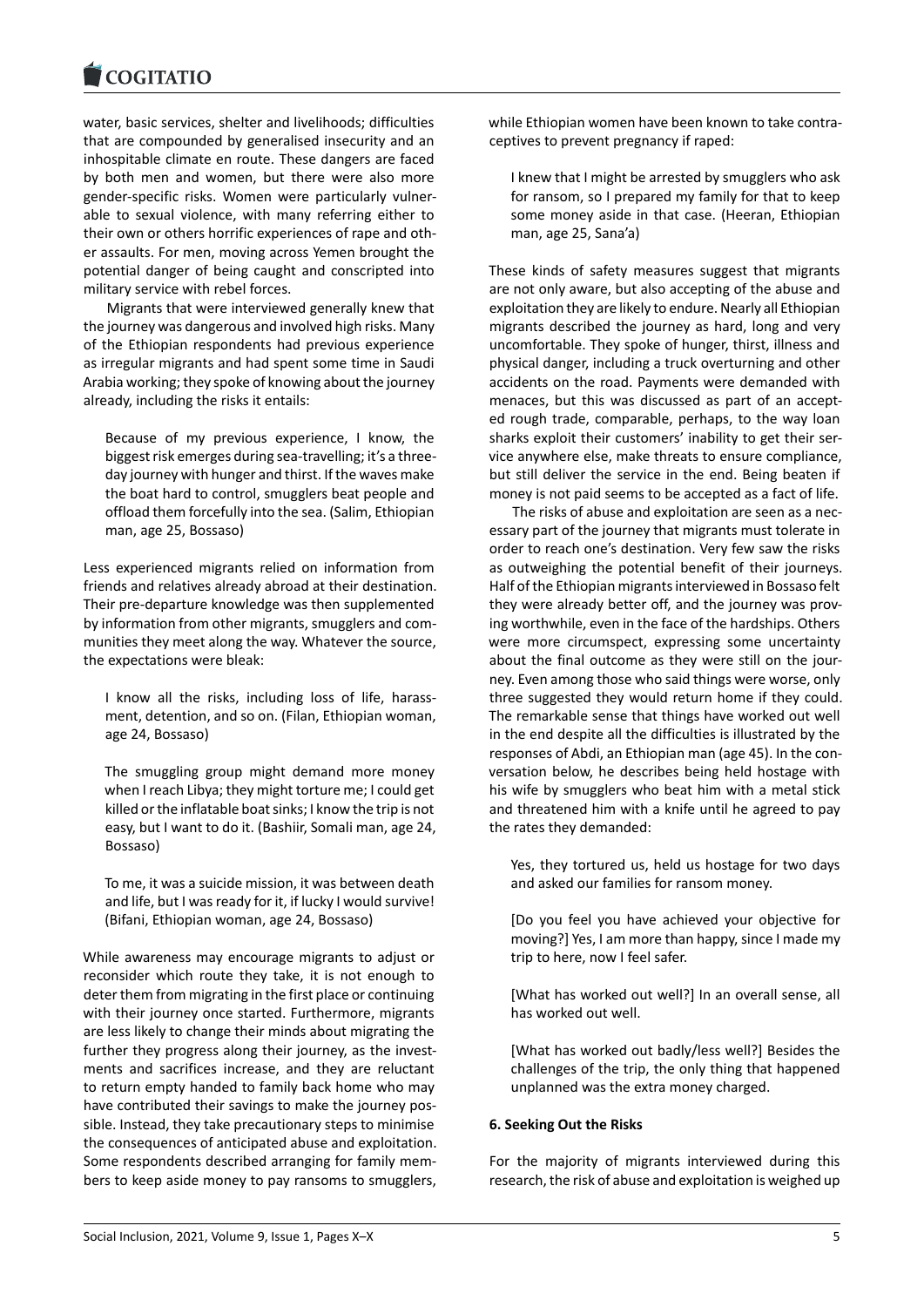#### COGHALIO

as a necessary means to a more important end—arrival [at one's destination](https://www.cogitatiopress.com). However, while some migrants tolerate unavoidable risk in this way, others seek out risky environments—as the opportunities these present for moving represent a decisive factor in their decisions about how and where to migrate. This relationship between risk and decision-making is highlighted by Ethiopian migrants transiting through Yemen, and, in the most extreme form, by Somali migrants hoping to reach Europe—cases that are now explored in more detail.

As noted above, the escalation of civil war in Yemen has not reduced the number of migrants travelling there. On the contrary, the breakdown of state institutions in Yemen and subsequent lack of policy and control has opened up opportunities for smugglers and traffickers to operate more easily. According to one smuggler respondent:

Before the war in Yemen, our boats used to get fired at by the Yemeni Maritime forces patrolling their sea, but now after the war, we don't encounter any problems—but sometimes ships belonging to the Saudi-led coalition can intercept these boats. (Somali smuggler based in Bossaso)

Similar views were echoed by other key informants, while migrants reported having to take the routes as directed by the smuggler they had contracted. As the situation changes rapidly, these migration routes are adjusted in response to gaps in state control—or take advantage of state actors' fluctuating complicity with smugglers and traffickers. How far these purported gaps in control actually result in an easier journey for migrants, especially for Ethiopians who aim to cross Yemen to reach Saudi Arabia, is unclear. There is limited information about what happens to migrants once they enter Yemen (Frouws & Akumu, 2016). There seems little doubt that Yemen has become a more dangerous and unpredictable space: a number of Ethiopian respondents were left severely injured after treading on landmines while trying to cross the Yemeni-Saudi border in Sa'dah.

The chaos of war and collapse (or severe degradation) of state systems in Yemen created a space of irregularity—where state controls were absent or more open to manipulation through bribery or other means, and in which smugglers could operate with impunity. Similar spaces have been observed elsewhere, in particular, in Libya, which has generated huge interest as it was seen to open a direct route towards the Mediterranean and Europe (Baldwin-Edwards & Lutterbeck, 2019). However, this challenge to regular migration is not confined to war zones. Spaces of irregularity can be found in many borderlands across the developing world, where the concept of regularity may be almost meaningless (Bakewell, 2020). To draw a line between regular and irregular migration in such a zone achieves little. Movement continues and there is no means to make it regular—either because there is chaos, as seen in Yemen, or because there is no infrastructure to enable regular movement. If people cannot realistically pass via a border post or nobody has the papers or means to obtain papers to document their movement, how can any crossing be (or become) regular?

For the young Somalis setting off from Bossaso in the hope of reaching Europe, the calculus of risk was very different. They faced similar challenges in navigating spaces of irregularity as the Ethiopians. However, for them, the obstacle to their dreams was not just the state, but also their parents, who did not support their leaving and would not willingly offer them any help for their journey to Europe (for which they cited costs of US\$8–10,000):

[Do you know about anyone else taking actions to control movement—If so who? What do they do?] The only people we fear intercepting us from going is the parents. Once they become suspicious, they immediately communicate with checkpoints over all the possible routes. They also physically visit smugglers hideouts and camps. Parents also use secret intelligence agents for spying. (Zeinab, Somali woman, age 22, Bossaso)

These young migrants had heard the horrific stories of those held to ransom in the desert by traffickers. When asked what she knew about the risks she might face on the journey, a young female respondent listed "torture, rape, killing and extortion." But they see this as a lever to use against their families who did not want them to leave and would not, under normal circumstances, pay for their journey. Many of the Somalis interviewed intended to take up the 'leave now, pay later' scheme increasingly adopted by smugglers to entice would-be migrants, and were not planning to tell their families of their intention to leave. However, they calculated that their relatives would feel compelled to pay the costs of the journey on their behalf, for fear that they would otherwise be subjected to torture and abuse if they did not. If it were simply a question of running out of money, the family may demand that the son or daughter returns home. However, once the youths have committed themselves to the smugglers, the family is trapped into paying for an onward journey, they do not condone and, under normal circumstances, would never have funded. In these cases, it is the risk that makes the journey feasible:

We negotiated the price until we agreed to \$8,000….I didn't pay them; my family has to pay for them when I reach Libya….I didn't tell my family, but they will pay it when they know I am in Libya in the hands of the smuggling group. (Warsame, Somali man, age 22, Bossaso)

It generally costs a maximum of \$10,000 to reach Europe….But look, I shouldn't worry about that, they [smugglers] are ready to sponsor us till Yemen. From there, then it's up to parents who are forced to pay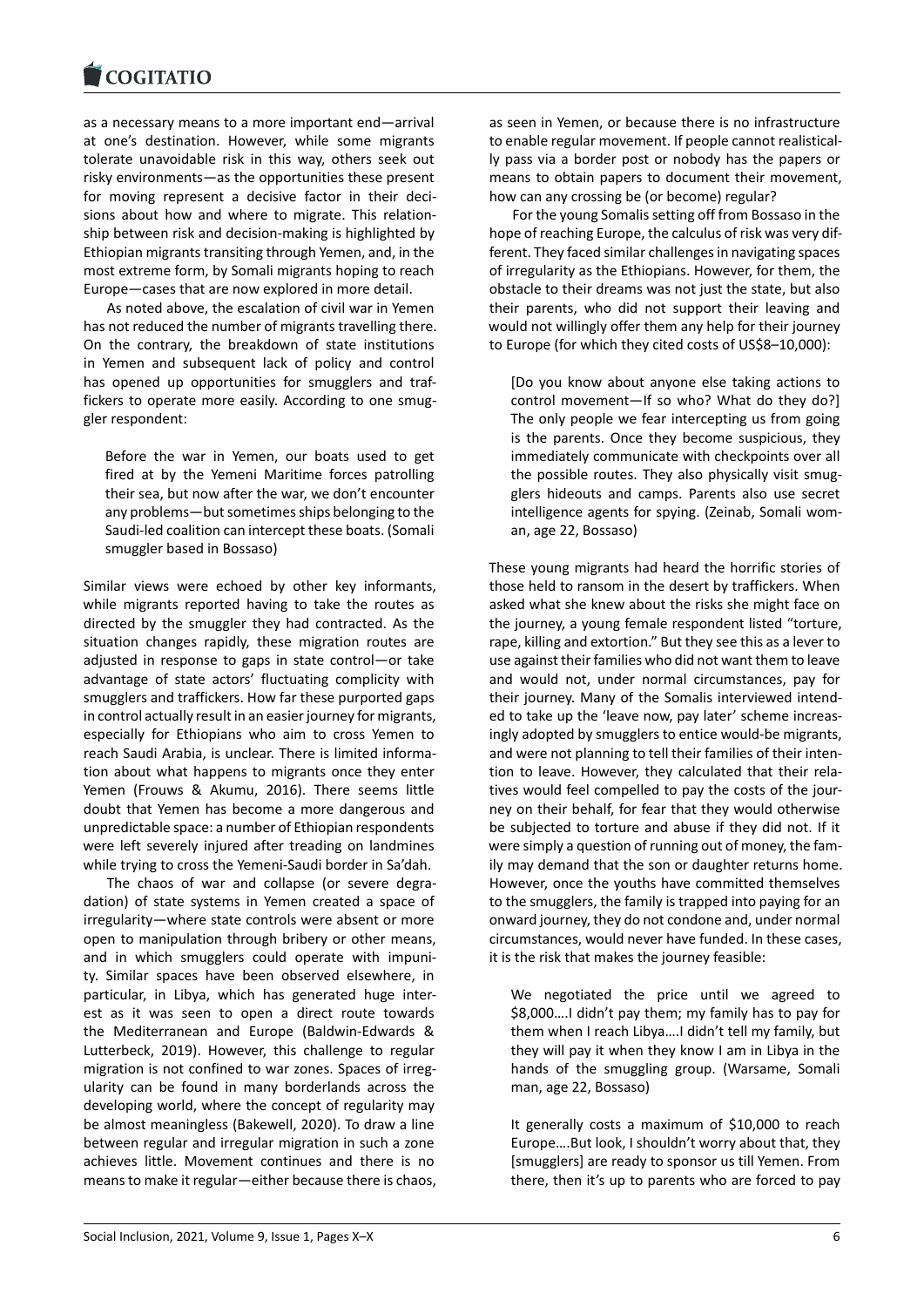whatever it's going to cost them to rescue me, and [they will not forc](https://www.cogitatiopress.com)e me to come back from that distance. They would rather support me to proceed since I am almost close to the finishing line. (Amaal, Somali woman, age 22, Bossaso)

The remarks made by our respondents suggest something of an inter-generational tussle. Children are prepared to defy their parents and effectively blackmail them to pay for their departure. How this plays out in later life, it is hard to imagine. There is both the huge risk of being hurt, or killed, by trafficking gangs and then that of alienating one's family. The relatives may bail the young people out, but is there a price to be extracted later? Many have reported on the huge efforts many poor African migrants make to send money home from Europe—and the challenges it creates for them in establishing a livelihood there (Lindley, 2010). This is cast in a different light if one looks at the way some young migrants have arranged their journeys at huge, unplanned and unwanted cost to their families.

# **7. Incorporating Risk into Migration Policy**

These findings present two challenges to the current response to migration, which are made all the more intractable by the very different perceptions of risk held by the various actors involved. First, it is clear that the relationship with the smugglers is much more nuanced than one of the exploiters and the exploited. They provide a service which is in great demand and, in many cases, they deliver it—at least in as far as getting people across to Yemen. Moreover, their operations, while illegal are deeply embedded in the local political economy, embracing the local authorities, business people and the migrants themselves. While some may create a gateway that leads migrants into the arms of more violent and ruthless traffickers, it is not clear that this is always the case. Not all smugglers are equal. They may all be breaking the law but in spaces of irregularity, where it is almost impossible to move within the law, this does not mean that they are necessarily a primary source of harm to migrants (Gerver, 2019). At times, being under the control of a smuggler may provide a form of protection. This was the case of Mona, an Ethiopian woman who, finding herself stranded without money to pay for the rest of her journey, was forwarded the money by a charitable smuggler:

The smugglers in…asked me to pay an extra amount of money which I did not have, and ordered me to come out of the small transit centre together with some other people whom we had travelled with together. They asked me to come out and follow them but I declined and they tried to pull me out. But things seemed difficult till the other people intervened and fundraised for me some of money. The first smuggler whom I met in…helped me and sent the remaining cash. (Mona, Ethiopian woman, age 33, Bossaso)

These considerations raise important questions about what the primary aim of interventions should be. Is it to uphold national law? Or is it to uphold the basic human rights of migrants?

Second, these findings on the different ways that migrants assess risk must call into question campaigns to provide information about the risks and dangers of migration. The respondents knew there were risks and many seemed quite matter-of-fact about them. The families are also very aware of the risks and struggle to stop their children from leaving (Ali, 2016, pp. 42–43). Moreover, the smugglers, by offering 'travel now, pay later' deals, have managed to use the danger as a means to increase their custom among young Somalis looking to reach Europe. Migrants' determination to reach their intended destination, even at significant financial and physical cost, meant that awareness of the risks was no deterrent to their movement. This suggests that until young people in the Horn can see a future that enables them to live up to the wider social expectations of contributing to the household and starting their own families, it is a challenge to see how they can be deterred from moving elsewhere. This discussion is often framed as one of European states attempting to impose control on African states (Oette & Babiker, 2017). We also need to look more closely at the disparity of interests and analysis of risk between generations, where parents and older generations dominate political, economic and social structures.

#### **8. Concluding Remarks**

There is no doubt that the phenomenon of people embarking on incredibly dangerous journeys in order to move between countries is a huge problem. What is so striking about the risks today is how unnecessary they appear. People have embarked on perilous voyages throughout history, but for the most part the dangers were unknown, unpredictable and unavoidable. There was no safe way to travel from Portugal to the Americas in the 19th century, for instance. However, the work of pioneers at many different levels has helped to reduce the risk faced by future travellers—creating routes, identifying brokers and establishing networks of support services ranging from transport to accommodation. Now it is perfectly physically feasible to move with relative safety to almost any part of the world, if you have the money and it is politically feasible to do so. You have to have the right papers to allow you to travel and for many this is the main stumbling block.

We now have a growing array of stakeholders with an interest in selectively controlling or reducing migration especially from poor parts of the world. Others have noted the vicious cycle of increasing border controls and barriers to entry resulting in pushing people into the hands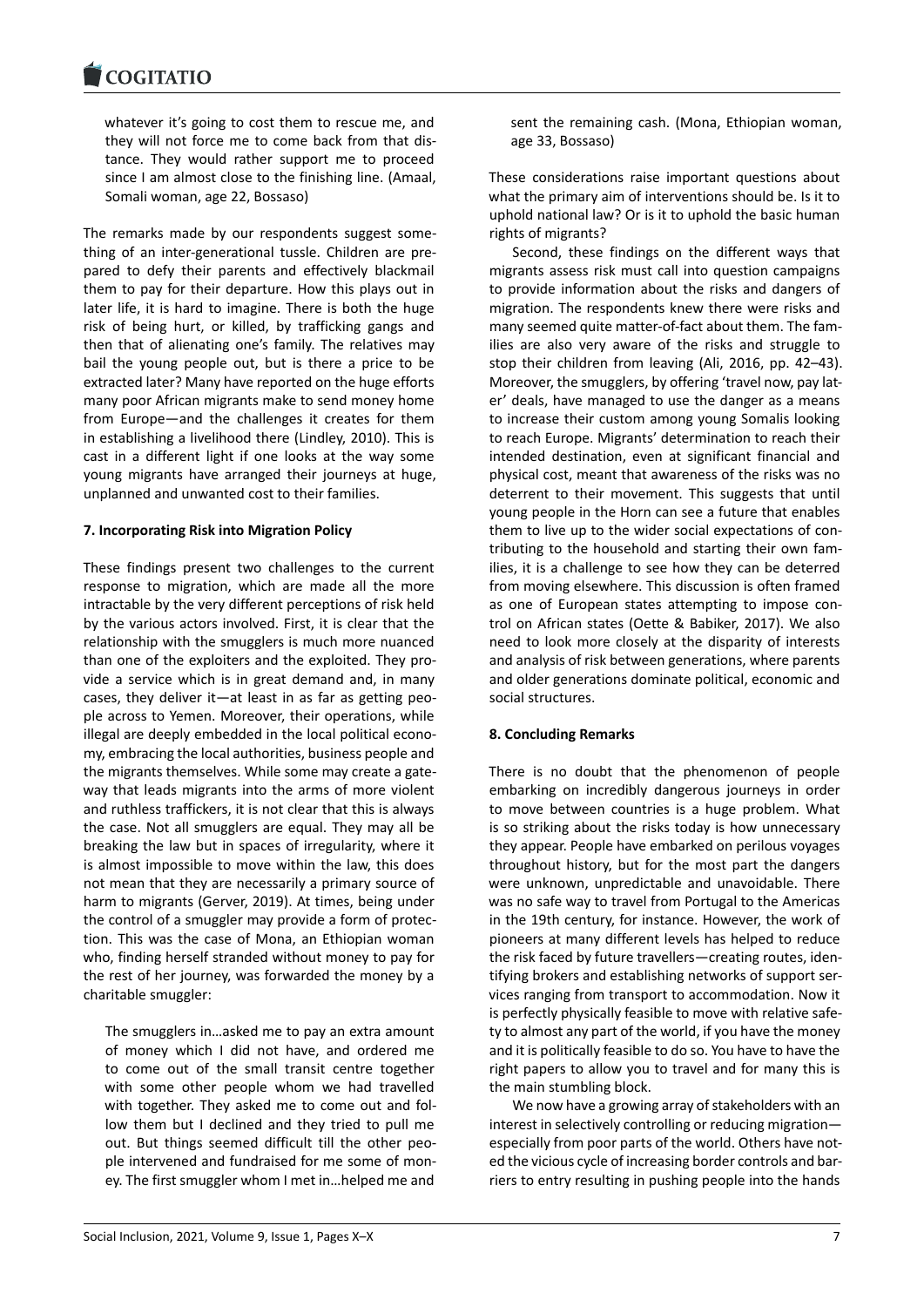#### COGHALIO

of ever more dangerous smuggling groups, creating [a migration industry](https://www.cogitatiopress.com) (Gammeltoft-Hansen & Sørensen, 2013; Schapendonk, 2018). Today, the successful migration of pioneers makes things harder for those who come after them, as routes are shut down, agents apprehended and costs soar. In this game, there is the implicit—or sometimes explicit—calculation that if the costs and risks are made high enough, it will deter people.

However, what this research suggests is that in this calculation there is too much focus on the journey, instead of thinking about the underlying project and its significance. This study points to some more fundamental questions and theoretical debates that need to be taken up. If we want to better understand the role of risk in shaping mobility, we first have to ask what is at risk. As noted above, the existing literature focuses on two main areas: the extreme hazards of the journey and the danger of failing to settle successfully at the destination. Another aspect of risk is that of staying behind. This is often raised in reference to forced migration, where people are subject to threats of death, multiple forms of abuse and other gross violations of their fundamental rights. There is also the structural violence that is evident in the gross inequality, economic and political exclusion that prevents people's flourishing. There is some evidence of both these risks driving young Ethiopians and Somalis to embark on the perilous journey to Yemen.

However, for some of the young people interviewed, migration appears to be a fundamental part of their individual life project. Their primary aim is not to secure their livelihood, or establish themselves abroad, but to live out their lives as fully human. This echoes the findings of Belloni, who analysed decision making for Eritreans migrating to Europe in terms of gambling—they take a bet with very low probability of success, but an extremely high benefit if they are successful (Belloni, 2016). She argues that this 'migration bet' is concerned with finding the conditions to make the transition to adulthood, where one can support the family, marry and have children. Similarly, in West Africa, Dougnon and Gagliardi (2013) found that, for young men in Mali, migration has a deeper cultural significance that defies economic rationality.

For some migrants, the hardships of the journey and the possibility of failing are risks worth taking to obviate the much greater personal risk of being unable to live a full life by not moving. For Ethiopians, this made the risk of moving into the war zone of Yemen worth taking. A more complicated story seems to be emerging for young Somalis engaging on this new convoluted route to Europe. The individuals take the risk to their lives, but they also put at risk the well-being of their families, who not only end up paying their ransom but are also sucked into the trauma of responding to the disappearance of their children. How this plays out in family relationships requires much more research. Ali (2016) has explored this in more detail for the case of young people leaving Somaliland heading north to Europe via Libya. Her work highlights the gap in perception between the generations. Parents who have sufficient resources are investing significant sums to set up their children in businesses to keep them from leaving, often to no avail. However, the 'travel now and pay later' offer from the smugglers enables young people to leave with no immediate cost. They are aware that payment will have to be made, but that future risk is discounted in their minds, so the dire consequences for their families are played down at the point of decision.

Therefore, we not only need to ask what is at risk, but also from whose perspective. It is clear that migrants and their families may have very divergent views. However, unlike Kalir's (2005) 'new type of migrant' that moved independently of the family, here we have migrants being utterly dependent on the family, but the family having very limited say in the decisions and yet facing a huge cost. This raises the question of who bears the risk. Perhaps this is one of the skills of the smugglers and traffickers; not only to move people but also to move some elements of risk away from those who are taking decisions. For the agents deciding to operate in the irregular space of Yemen, they have reduced their own risk of arrest and capture, potentially by putting migrants in greater danger of physical harm from the conflicts. Their 'travel now, pay later' offer enables young Somalis to push the risk into the future and divert it towards their wider families.

While we acknowledge that this is a limited study and these can be seen as extreme cases, they do highlight the polyvalent character of risk in migration. It is ascribed to multiple objects (the journey, the arrival, the life-project), by different actors (the migrants, their parents, smugglers, policymakers) and brings potential costs to the same or other actors. This means it (in its many forms) will act in complex ways to shape migration decisions and outcomes. Here we have shown how extreme risk can facilitate migration. Without making any claim of generalisability, this does challenge much of the analysis that underpins many current theories of migration and policies designed to respond to it. We hope that our ongoing work and that of others will helps to refine our analysis and start filling this critical lacuna.

# **Acknowledgments**

This article draws on the findings of research undertaken by the Research and Evidence Facility (REF) on migration in the Horn of Africa, which was funded by the EU Trust Fund for Africa (Horn of Africa Window). Their support is gratefully acknowledged. The views expressed in this article are the sole responsibility of the authors and do not necessarily reflect those of the REF or EU. We are particularly indebted to the team of researchers—Farrah Hussein, Hanad Mohamed, Idyle Abdourahman and Wameedh Shakir—who conducted the interviews for this research project in Somalia, Djibouti and Yemen in 2017. We are also grateful for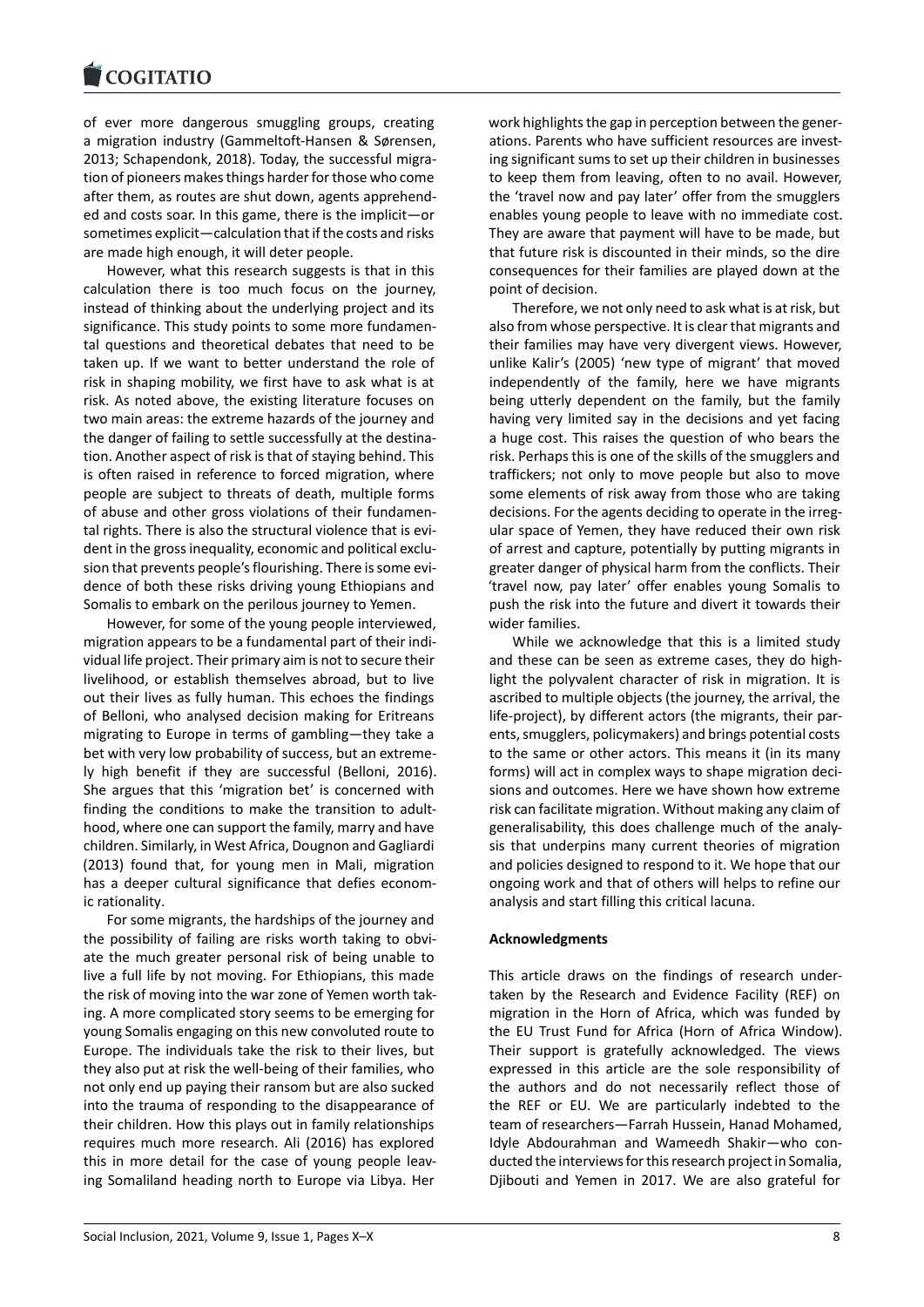#### COQUATIO

the constructive feedback provided by the anonymous [reviewers, which gre](https://www.cogitatiopress.com)atly helped us in revising the text.

#### **Conflict of Interests**

The authors declare no conflict of interests.

#### **References**

- Achilli, L. (2018). The "good" smuggler: The ethics and morals of human smuggling among Syrians. *The ANNALS of the American Academy of Political and Social Science*, *676*(1), 77–96.
- Ali, N. (2016). *Going on Tahriib: The causes and consequences of Somali youth migration to Europe* (RVI Research Paper, 2016/5). Nairobi: Rift Valley Institute. Retrieved from https://riftvalley.net/ publication/going-tahriib
- Ati, H. A. A. (2017). *Human smuggling and trafficking in Eastern Sudan* (Sudan Report SR 2017:2). Bergen: Christian Michelsen Institute. R[etrieved from](https://riftvalley.net/publication/going-tahriib) https:// [open.cmi.no/cmi-xmlui/h](https://riftvalley.net/publication/going-tahriib)andle/11250/2475443
- Ayalew, T. M. (2018). Refugee protections from below: Smuggling in the Eritrea-Ethiopia context. *The ANNALS of the American Academy of Polit[ical and](https://open.cmi.no/cmi-xmlui/handle/11250/2475443) [Social Science](https://open.cmi.no/cmi-xmlui/handle/11250/2475443)*, *676*(1), 57–76.
- Bakewell, O. (2020). Undocumented migration and development. In T. Bastia & R. Skeldon (Eds.), *Routledge handbook of migration and development* (pp. 74–83). London: Routledge.
- Baldwin-Edwards, M., & Lutterbeck, D. (2019). Coping with the Libyan migration crisis. *Journal of Ethnic and Migration Studies*, *45*(12), 2241–2257.
- Belloni, M. (2016). Refugees as gamblers: Eritreans seeking to migrate through Italy. *Journal of Immigrant & Refugee Studies*, *14*(1), 104–119.
- Belloni, M. (2019). *The big gamble: The migration of Eritreans to Europe*. Oakland, CA: University of California Press.
- Botti, D., & Phillips, M. (2019). Record numbers of refugees and migrants arrive in Yemen amidst intensifying and complicated war. *Mixed Migration Centre*. Retrieved from http://www.mixedmigration.org/ articles/record-numbers-of-refugees-and-migrantsarrive-in-yemen-amidst-intensifying-andcomplicated-war
- Busza, J., Teferra, S., O[mer, S., & Zimmerman, C. \(2017\).](http://www.mixedmigration.org/articles/record-numbers-of-refugees-and-migrants-arrive-in-yemen-amidst-intensifying-and-complicated-war) [Learning from returnee Ethiopian migrant domestic](http://www.mixedmigration.org/articles/record-numbers-of-refugees-and-migrants-arrive-in-yemen-amidst-intensifying-and-complicated-war) [workers: A qualitative assessment to redu](http://www.mixedmigration.org/articles/record-numbers-of-refugees-and-migrants-arrive-in-yemen-amidst-intensifying-and-complicated-war)ce the risk [of human traffick](http://www.mixedmigration.org/articles/record-numbers-of-refugees-and-migrants-arrive-in-yemen-amidst-intensifying-and-complicated-war)ing. *Globalization and Health*, *13*(1). https://doi.org/10.1186/s12992-017-0293-x
- Davy, D. (2017). *Unpacking the myths: Human smuggling from and within the Horn of Africa* (RMMS Briefing Paper 6). Nairobi: Regional Mixed Migration [Secretariat. Retrieved from](https://doi.org/10.1186/s12992-017-0293-x) http://regionalmms.org/ images/briefing/RMMS%20BriefingPaper6%20- %20Unpacking%20the%20Myths.pdf
- De Jong, G. F., & Fawcett, J. T. (1981). Motivations

for migration: An assessment and a value expectancy research model. In G. F. De Jong & Gardner (Eds.), *Migration decision making: Multidisciplinary approaches to microlevel studies in developed and developing countries*. London: Pergamon Press.

- de Regt, M. (2014). Gender, labour and migration between Yemen and the Horn of Africa. In H. Lackner (Ed.), *Why Yemen matters: A society in transition* (pp. 527–557). London: Saqi.
- Douglas, M., & Wildavsky, A. (1982). *Risk and culture: An Essay on the selection of technological and environmental dangers* (1 ed.). Berkeley, CA: University of California Press.
- Dougnon, I., & Gagliardi, H. (2013). Migration as coping with risk and state barriers: Malian migrants' conception of being far from home. In A. Kane & T. H. Leedy (Eds.), *African migrations* (pp. 35–58). Bloomington, IN: Indiana University Press.
- Fernandez, B. (2020). *Ethiopian migrant domestic workers: Migrant agency and social change*. Cham: Springer International Publishing.
- Frouws, B. (2016). Desperate determination: A record number of migrants arrive in Yemen in 2016. *Mixed Migration Centre*. Retrieved from http://www.mixed migration.org/articles/desperate-determination
- Frouws, B., & Akumu, O. (2016). *Pushed and pulled in two directions: An analysis of the bi-directional refugee and migrant flow between the [Horn of Africa and](http://www.mixedmigration.org/articles/desperate-determination) Yemen* [\(RMMS Briefing Paper 1\). Nairobi: Regio](http://www.mixedmigration.org/articles/desperate-determination)nal Mixed Migration Secretariat.
- Gammeltoft-Hansen, T., & Sørensen, N. N. (Eds.). (2013). *The migration industry and the commercialization of international migration*. London: Routledge.
- Gerver, M. (2019). Decriminalizing people smuggling. *Moral Philosophy and Politics*. Advance online publication. https://doi.org/10.1515/mopp-2018-0054
- Harris, J. R., & Todaro, M. R. (1970). Migration employment and development: A two-sector analysis. *American Economic Review*, *60*, 126–142. Retrieved from www.jst[or.org/stable/1807860](https://doi.org/10.1515/mopp-2018-0054)
- Hugo, G. J. (1981). Village community ties, village norms and ethnic and social networks: A review of evidence from the Third World. In G. F. De Jong & R. [W. Gardner \(Eds.\),](www.jstor.org/stable/1807860) *Migration decision making: Multidisciplinary approaches to microlevel studies in developed and developing countries* (pp. 186–224). London: Pergamon Press.
- Kalir, B. (2005). The development of a migratory disposition: Explaining a "new emigration." *International Migration*, *43*(4), 167–196.
- Lindley, A. (2010). *The early morning phonecall: Somali refugees' remittances*. Oxford and New York, NY: Berghahn Books.
- Massey, D. S. (1990). Social structure, household strategies, and the cumulative causation of migration. *Population Index*, *56*(1), 3–26.
- Mohamud, M. (2016). Somalia-Yemen links: Refugees and returnees. *Forced Migration Review*, (52), 55–56.